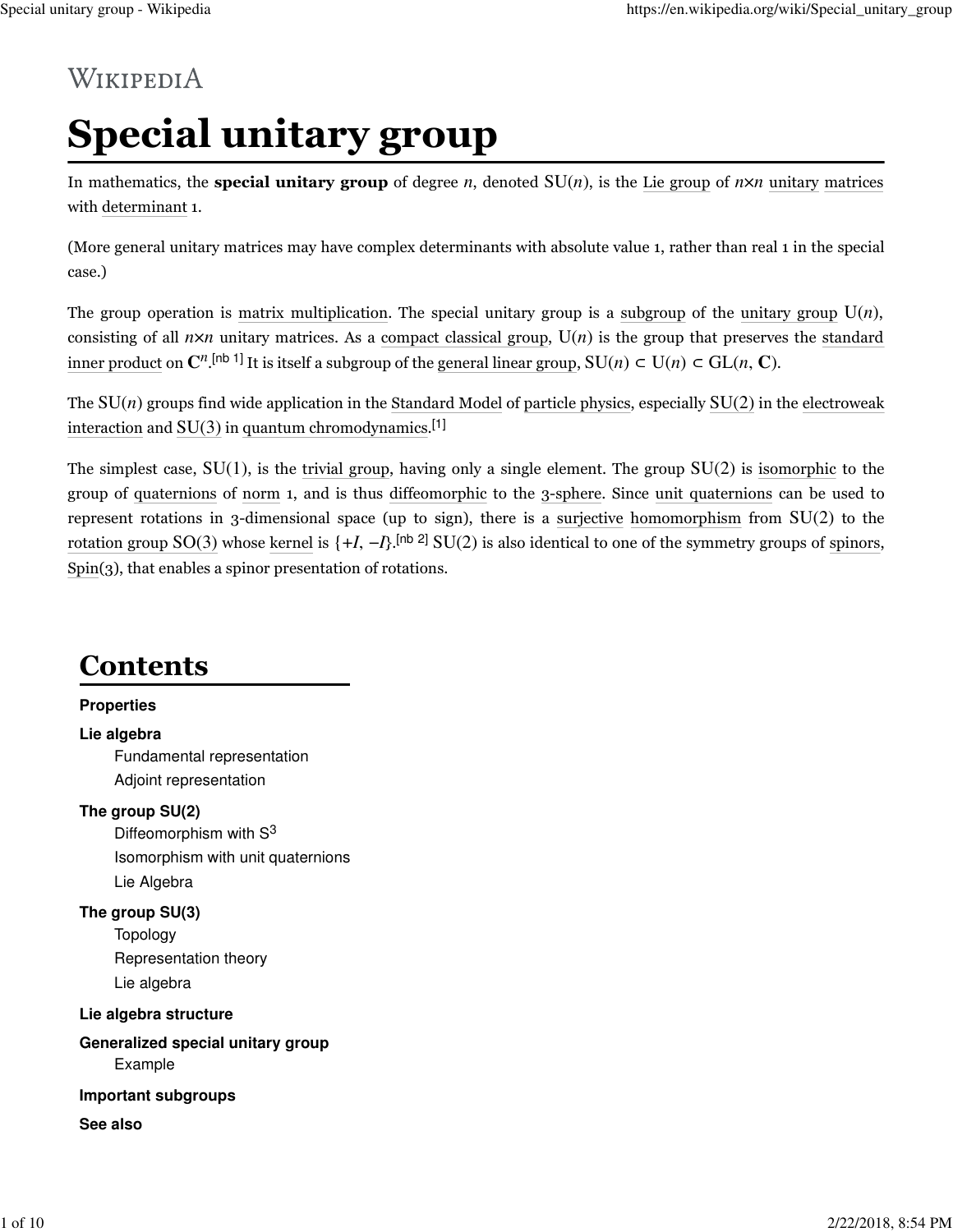**Remarks Notes References**

# **Properties**

The special unitary group  $SU(n)$  is a real Lie group (though not a complex Lie group). Its dimension as a real manifold is  $n^2-1.$  Topologically, it is compact and simply connected.<sup>[2]</sup> Algebraically, it is a simple Lie group (meaning its Lie algebra is simple; see below).[3]

The <u>center</u> of  $\mathrm{SU}(n)$  is isomorphic to the <u>cyclic group</u>  $\mathrm{Z}_n$ , and is composed of the diagonal matrices  $\zeta$   $I$  for  $\zeta$  an  $n^\mathrm{th}$  root of unity and *I* the *n*×*n* identity matrix.

Its <u>outer automorphism group,</u> for  $n \ge 3$ , is  $Z_2$ , while the outer automorphism group of  $SU(2)$  is the <u>trivial group</u>.

A maximal torus, of rank *n* − 1, is given by the set of diagonal matrices with determinant 1. The Weyl group is the symmetric group  $S_n$ , which is represented by signed permutation matrices (the signs being necessary to ensure the determinant is 1).

The Lie algebra of  $SU(n)$ , denoted by  $\mathfrak{su}(n)$ , can be identified with the set of traceless antihermitian  $n \times n$  complex matrices, with the regular commutator as Lie bracket. Particle physicists often use a different, equivalent representation: the set of traceless hermitian *n*×*n* complex matrices with Lie bracket given by −*i* times the commutator.

# **Lie algebra**

The Lie algebra  $su(n)$  of  $SU(n)$  consists of  $n \times n$  skew-Hermitian matrices with trace zero.<sup>[4]</sup> This (real) Lie algebra has dimension  $n^2 - 1$ . More information about the structure of this Lie algebra can be found below in the section "Lie algebra structure."

### **Fundamental representation**

In the physics literature, it is common to identify the Lie algebra with the space of trace-zero *Hermitian* (rather than the skew-Hermitian) matrices. That is to say, the physicists' Lie algebra differs by a factor of  $\boldsymbol{i}$  from the mathematicians'. With this convention, one can then choose generators  $T_a$  that are <u>traceless</u> hermitian complex  $n \times n$ matrices, where:

$$
T_aT_b = \frac{1}{2n}\delta_{ab}I_n + \frac{1}{2}\sum_{c=1}^{n^2-1}{(i f_{abc} + d_{abc})T_c}
$$

where the *f* are the structure constants and are antisymmetric in all indices, while the *d*-coefficients are symmetric in all indices.

As a consequence, the anticommutator and commutator are: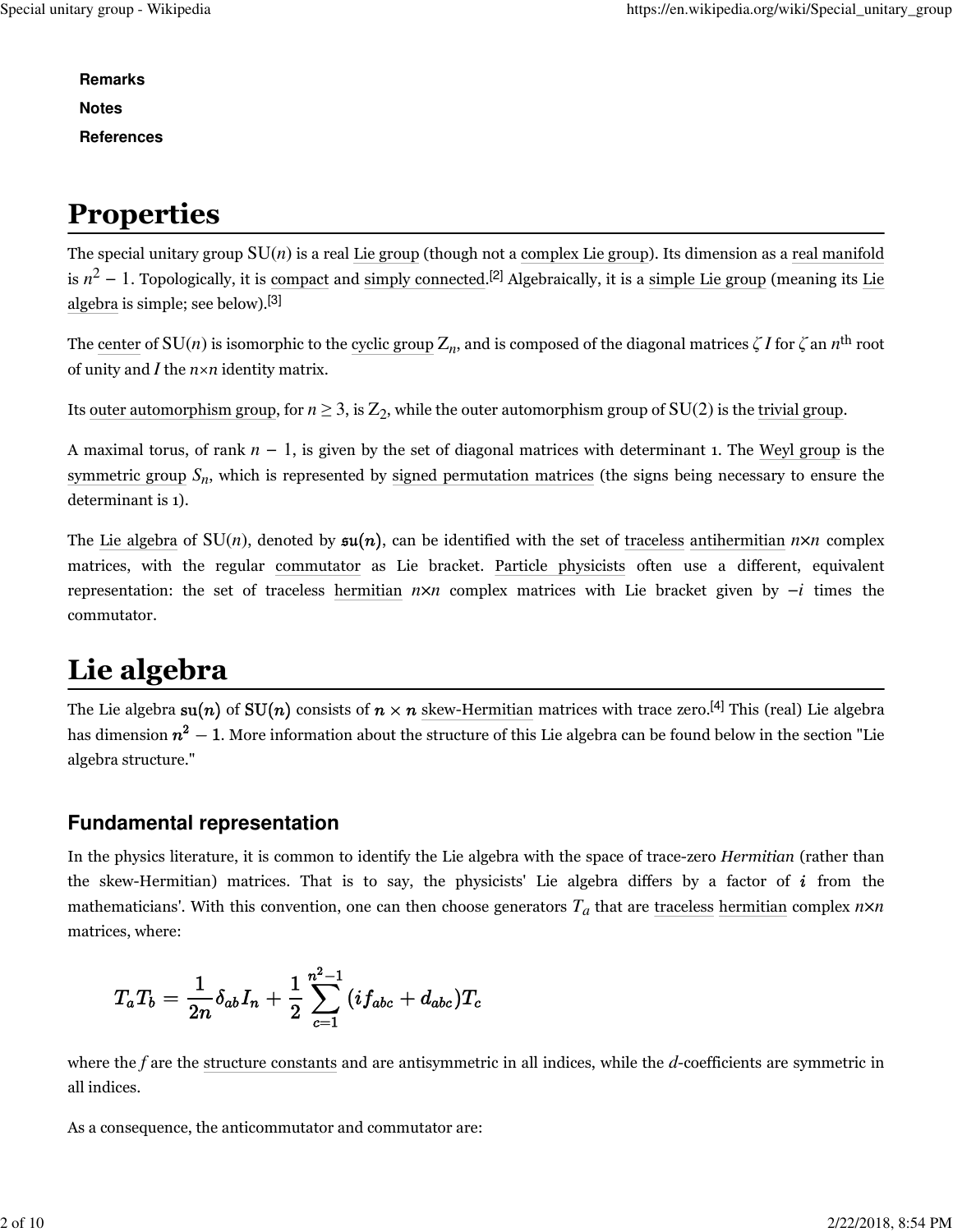$$
\begin{aligned} \{T_a,T_b\} &= \frac{1}{n}\delta_{ab}I_n + \sum_{c=1}^{n^2-1} d_{abc}T_c \\ [T_a,T_b] &= i\sum_{c=1}^{n^2-1} f_{abc}T_c\,. \end{aligned}
$$

The factor of  $i$  in the commutation relations arises from the physics convention and is not present when using the mathematicians' convention.

We may also take

$$
\sum_{c,e=1}^{n^2-1} d_{ace} d_{bce} = \frac{n^2-4}{n} \delta_{ab}
$$

as a normalization convention.

#### **Adjoint representation**

In the  $(n^2 - 1)$  -dimensional adjoint representation, the generators are represented by  $(n^2 - 1) \times (n^2 - 1)$  matrices, whose elements are defined by the structure constants themselves:

$$
(T_a)_{jk} = -i f_{ajk} . \nonumber
$$

# **The group SU(2)**

 $SU(2)$  is the following group,<sup>[5]</sup>

$$
\mathrm{SU}(2) = \left\{ \left( \begin{matrix} \alpha & -\overline{\beta} \\ \beta & \overline{\alpha} \end{matrix} \right): \ \ \alpha,\beta \in \mathbf{C}, |\alpha|^2 + |\beta|^2 = 1 \right\} \ ,
$$

where the overline denotes complex conjugation.

### **Diffeomorphism with S<sup>3</sup>**

If we consider  $\alpha, \beta$  as a pair in  $\mathbb{C}^2$ , then rewriting  $|\alpha|^2 + |\beta|^2 = 1$  with the underlying real coordinates becomes the equation

$$
x_1^2 + y_1^2 + x_2^2 + y_2^2 = 1\\
$$

hence we have the equation of the sphere. This can also be seen using an embedding: the map

$$
\varphi ; \bf C^2 \to M(2, \bf C) \\ \varphi (\alpha, \beta) = \left( \frac{\alpha}{\beta} - \frac{\overline{\beta}}{\overline{\alpha}} \right),
$$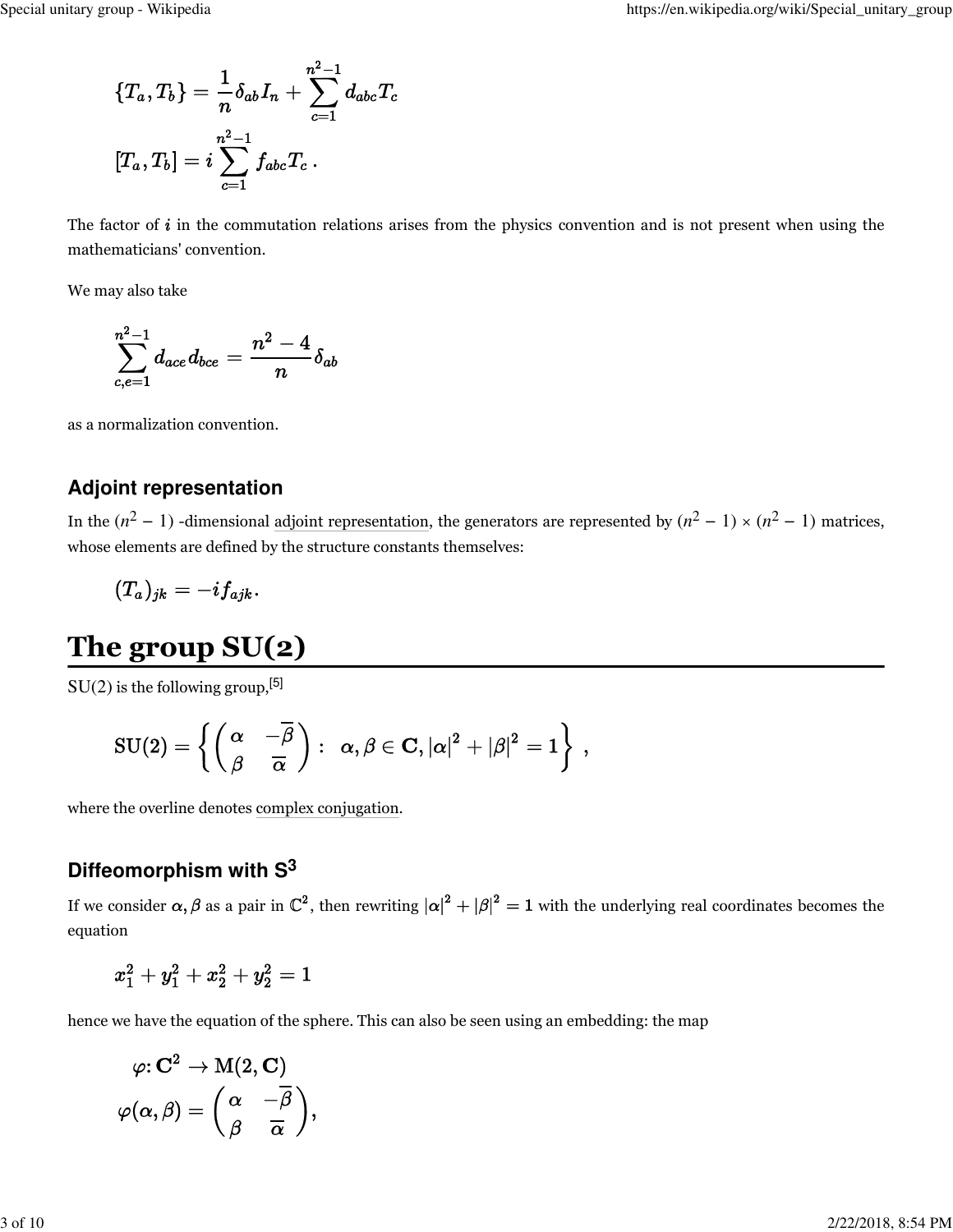where M(2, **C**) denotes the set of 2 by 2 complex matrices, is an injective real linear map (by considering  $\mathbb{C}^2$ diffeomorphic to  $\mathbf{R}^4$  and M(2,  $\mathbf{C}$ ) diffeomorphic to  $\mathbf{R}^8$ ). Hence, the restriction of  $\varphi$  to the 3-sphere (since modulus is 1), denoted  $S^3$ , is an embedding of the 3-sphere onto a compact submanifold of M(2, **C**), namely  $\varphi(S^3) = SU(2)$ .

Therefore, as a manifold,  $S^3$  is diffeomorphic to  $\mathrm{SU}(2)$  and so  $S^3$  is a compact, connected Lie group.

#### **Isomorphism with unit quaternions**

The complex matrix:

$$
\begin{pmatrix} a+bi & -c+di \\ c+di & a-bi \end{pmatrix} \qquad (a,b,c,d \in \mathbb{R})
$$

can be mapped to the quaternion:

$$
a+bi+cj+dk
$$

This map is in fact an isomorphism. Additionally, the determinant of the matrix is the norm of the corresponding quaternion. Clearly any matrix in  $SU(2)$  is of this form, and since it has determinant 1 it the corresponding quaternion has norm 1. Thus  $SU(2)$  is isomorphic to the unit quaternions.<sup>[6]</sup>

### **Lie Algebra**

The Lie algebra of SU(2) consists of  $2 \times 2$  skew-Hermitian matrices with trace zero.<sup>[7]</sup> Explicitly, this means

$$
\mathfrak{su}(2) = \left\{ \left( \begin{matrix} ia & -\overline{z} \\ z & -ia \end{matrix} \right): \ a \in \mathbf{R}, z \in \mathbf{C} \right\} \ .
$$

The Lie algebra is then generated by the following matrices,

$$
u_1 = \begin{pmatrix} 0 & i \\ i & 0 \end{pmatrix} \qquad u_2 = \begin{pmatrix} 0 & -1 \\ 1 & 0 \end{pmatrix} \qquad u_3 = \begin{pmatrix} i & 0 \\ 0 & -i \end{pmatrix},
$$

which have the form of the general element specified above.

These satisfy  $u_3u_2 = -u_2u_3 = -u_1$  and  $u_2u_1 = -u_1u_2 = -u_3$ . The <u>commutator bracket</u> is therefore specified by

$$
[u_3,u_1]=2u_2,\qquad [u_1,u_2]=2u_3,\qquad [u_2,u_3]=2u_1\ .
$$

The above generators are related to the <u>Pauli matrices</u> by  $u_1 = -i \sigma_1$ ,  $u_2 = -i \sigma_2$  and  $u_3 = -i \sigma_3$ . This representation is routinely used in quantum mechanics to represent the spin of fundamental particles such as electrons. They also serve as unit vectors for the description of our 3 spatial dimensions in loop quantum gravity.

The Lie algebra serves to work out the representations of SU(2).

# **The group SU(3)**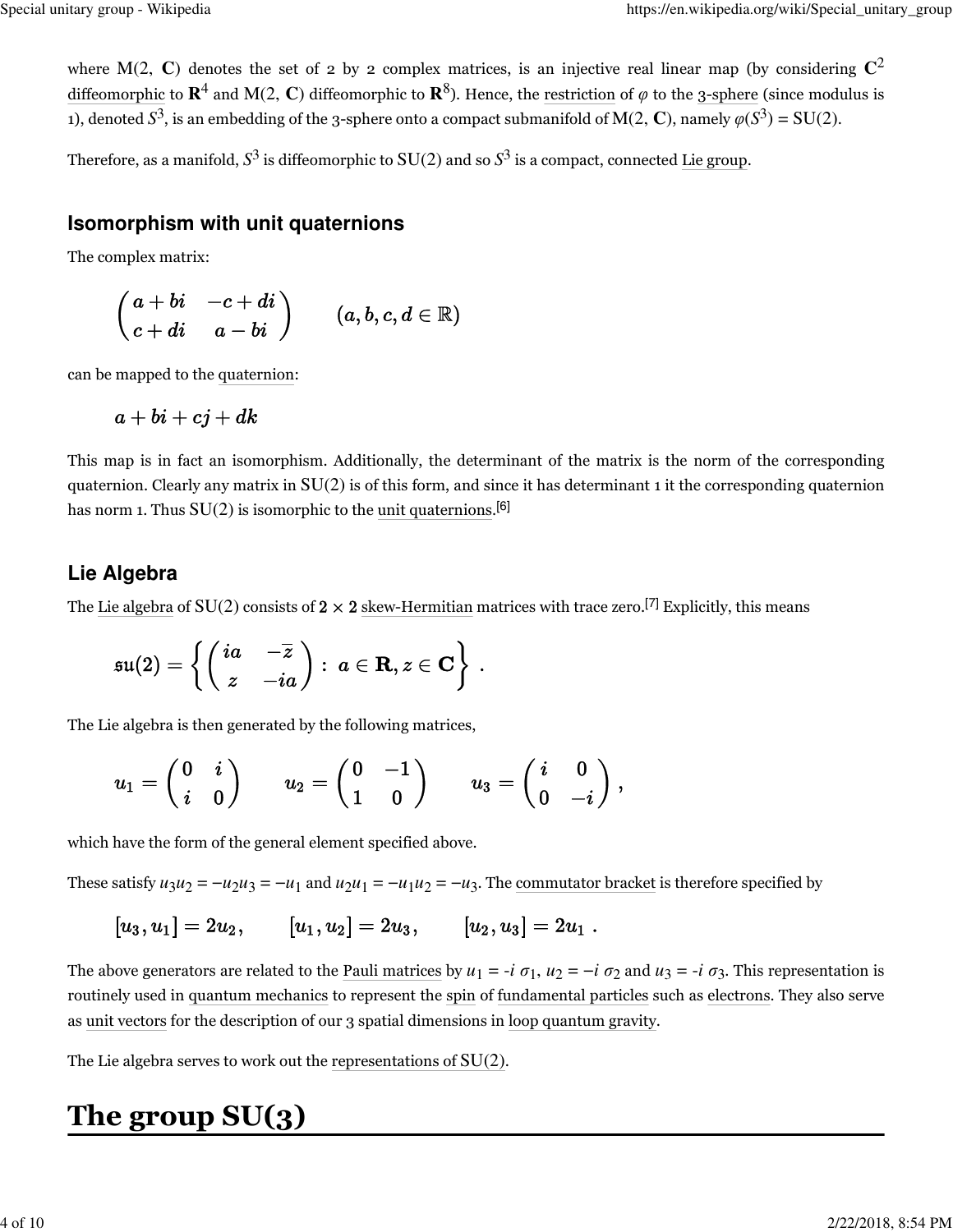### **Topology**

The group  $SU(3)$  is a simply connected compact Lie group.<sup>[8]</sup> Its topological structure can be understood by noting that SU(3) acts transitively on the unit sphere  $S^5$  in  $\mathbb{C}^3 = \mathbb{R}^6$ . The stabilizer of an arbitrary point in the sphere is isomorphic to SU(2), which topologically is a 3-sphere. It then follows that SU(3) is a fiber bundle over the base  $S^5$ with fiber  $S^3$ . Since the fibers and the base are simply connected, the simple connectedness of SU(3) then follows by means of a standard topological result (the long exact sequence of homotopy groups for fiber bundles).[9]

### **Representation theory**

The representation theory of  $SU(3)$  is well understood.<sup>[10]</sup> Descriptions of these representations, from the point of view of its complexified Lie algebra  $sl(3;\mathbb{C})$ , may be found in the articles on Lie algebra representations or the Clebsch– Gordan coefficients for SU(3).

### **Lie algebra**

The generators, *T*, of the Lie algebra su(3) of SU(3) in the defining representation, are:

$$
T_a=\frac{\lambda_a}{2}.
$$

where  $\lambda$ , the Gell-Mann matrices, are the SU(3) analog of the Pauli matrices for SU(2):

$$
\lambda_1 = \begin{pmatrix} 0 & 1 & 0 \\ 1 & 0 & 0 \\ 0 & 0 & 0 \end{pmatrix} \quad \lambda_2 = \begin{pmatrix} 0 & -i & 0 \\ i & 0 & 0 \\ 0 & 0 & 0 \end{pmatrix} \quad \lambda_3 = \begin{pmatrix} 1 & 0 & 0 \\ 0 & -1 & 0 \\ 0 & 0 & 0 \end{pmatrix} \\ \lambda_4 = \begin{pmatrix} 0 & 0 & 1 \\ 0 & 0 & 0 \\ 1 & 0 & 0 \end{pmatrix} \quad \lambda_5 = \begin{pmatrix} 0 & 0 & -i \\ 0 & 0 & 0 \\ i & 0 & 0 \end{pmatrix} \\ \lambda_6 = \begin{pmatrix} 0 & 0 & 0 \\ 0 & 0 & 1 \\ 0 & 1 & 0 \end{pmatrix} \quad \lambda_7 = \begin{pmatrix} 0 & 0 & 0 \\ 0 & 0 & -i \\ 0 & i & 0 \end{pmatrix} \quad \lambda_8 = \frac{1}{\sqrt{3}} \begin{pmatrix} 1 & 0 & 0 \\ 0 & 1 & 0 \\ 0 & 0 & -2 \end{pmatrix}.
$$

These  $\lambda_a$  span all <u>traceless Hermitian matrices</u>  $H$  of the <u>Lie algebra</u>, as required. Note that  $\lambda_2$ ,  $\lambda_5$ ,  $\lambda_7$  are antisymmetric.

They obey the relations

$$
[T_a, T_b] = i \sum_{c=1}^8 f_{abc} T_c
$$
  

$$
\{T_a, T_b\} = \frac{1}{3} \delta_{ab} I_3 + \sum_{c=1}^8 d_{abc} T_c,
$$
  
(or, equivalently,  $\{\lambda_a, \lambda_b\} = \frac{4}{3} \delta_{ab} I_3 + 2 \sum_{c=1}^8 d_{abc} \lambda_c.$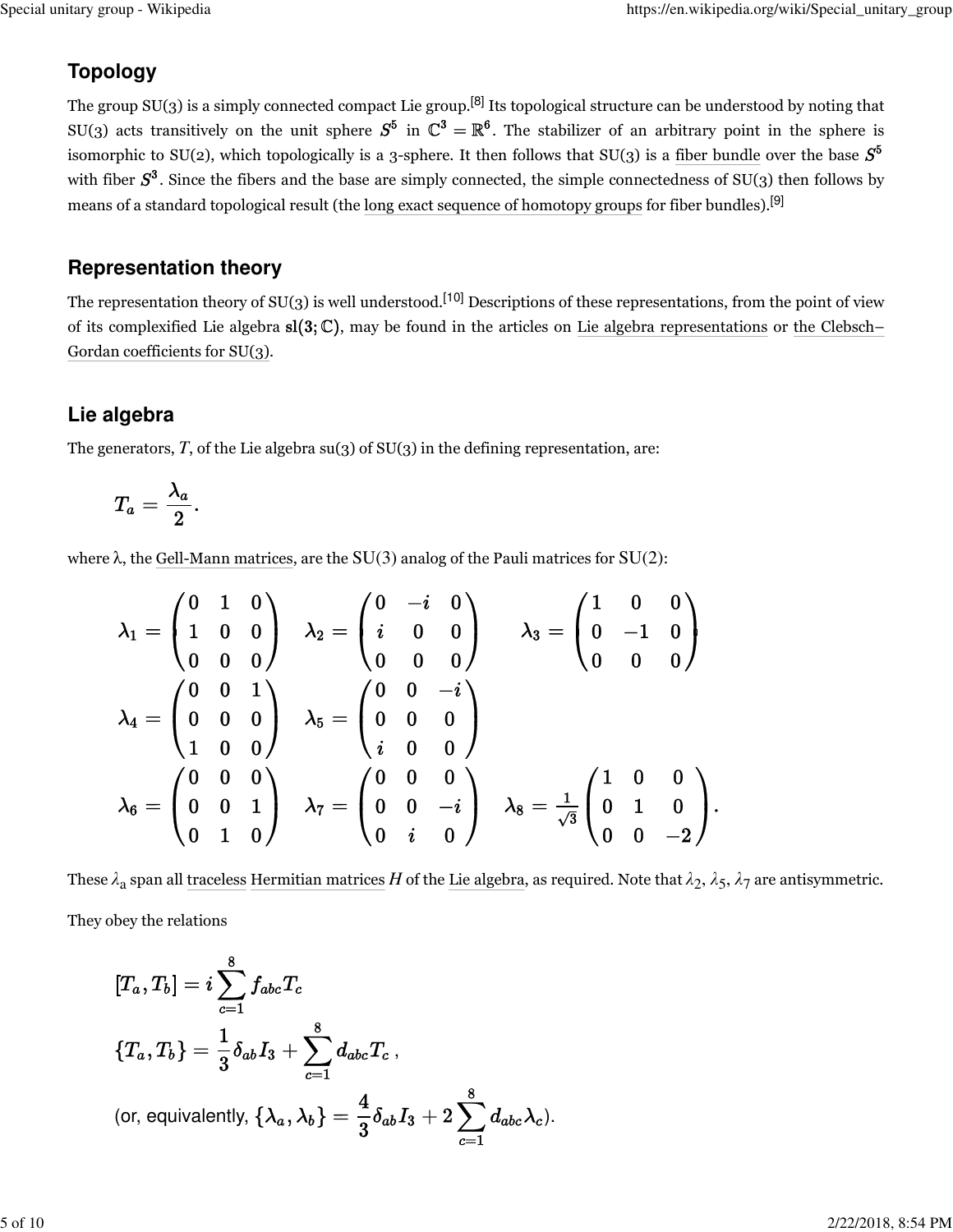The *f* are the structure constants of the Lie algebra, given by:

$$
\begin{aligned} f_{123} &= 1 \\ f_{147} &= -f_{156} = f_{246} = f_{257} = f_{345} = -f_{367} = \frac{1}{2} \\ f_{458} &= f_{678} = \frac{\sqrt{3}}{2}, \end{aligned}
$$

while all other  $f_{abc}$  not related to these by permutation are zero. In general, they vanish, unless they contain an odd number of indices from the set  $\{2,5,7\}$ .<sup>[nb 3]</sup>

The symmetric coefficients *d* take the values:

$$
\begin{aligned} d_{118} &= d_{228} = d_{338} = -d_{888} = \frac{1}{\sqrt{3}} \\ d_{448} &= d_{558} = d_{668} = d_{778} = -\frac{1}{2\sqrt{3}} \\ d_{146} &= d_{157} = -d_{247} = d_{256} = d_{344} = d_{355} = -d_{366} = -d_{377} = \frac{1}{2} \ . \end{aligned}
$$

They vanish if the number of indices from the set {2,5,7} is odd.

A generic SU(3) group element generated by a traceless 3×3 hermitian matrix  $H$ , normalized as tr( $H^2)$  = 2 , can be expressed as a *second order* matrix polynomial in *H*[11]:  $\exp(i\theta H)$ 

$$
= \left[-\frac{1}{3} I \sin(\varphi + 2\pi/3) \sin(\varphi - 2\pi/3) - \frac{1}{2\sqrt{3}} H \sin(\varphi) - \frac{1}{4} H^2\right] \frac{\exp\left(\frac{2}{\sqrt{3}} i\theta \sin \varphi\right)}{\cos\left(\varphi + \frac{2\pi}{3}\right) \cos\left(\varphi - \frac{2\pi}{3}\right)} \\ + \left[-\frac{1}{3} I \sin(\varphi) \sin\left(\varphi - \frac{2\pi}{3}\right) - \frac{1}{2\sqrt{3}} H \sin\left(\varphi + \frac{2\pi}{3}\right) - \frac{1}{4} H^2\right] \frac{\exp\left(\frac{2}{\sqrt{3}} i\theta \sin\left(\varphi + \frac{2\pi}{3}\right)\right)}{\cos(\varphi) \cos\left(\varphi - \frac{2\pi}{3}\right)} \\ + \left[-\frac{1}{3} I \sin(\varphi) \sin\left(\varphi + \frac{2\pi}{3}\right) - \frac{1}{2\sqrt{3}} H \sin\left(\varphi - \frac{2\pi}{3}\right) - \frac{1}{4} H^2\right] \frac{\exp\left(\frac{2}{\sqrt{3}} i\theta \sin\left(\varphi - \frac{2\pi}{3}\right)\right)}{\cos(\varphi) \cos\left(\varphi + \frac{2\pi}{3}\right)}
$$

where

$$
\varphi \equiv \tfrac{1}{3}\left(\arccos\!\left(\tfrac{3}{2}\sqrt{3}\det H\right)-\tfrac{\pi}{2}\right).
$$

### **Lie algebra structure**

As noted above, the Lie algebra  $su(n)$  of  $SU(n)$  consists of  $n \times n$  skew-Hermitian matrices with trace zero.<sup>[12]</sup>

The complexification of the Lie algebra  $su(n)$  is  $sl(n;\mathbb{C})$ , the space of all  $n \times n$  complex matrices with trace zero.<sup>[13]</sup> A Cartan subalgebra then consists of the diagonal matrices with trace zero,<sup>[14]</sup> which we identify with vectors in  $\mathbb{C}^n$ whose entries sum to zero. The roots then consist of all the *n*(*n* − 1) permutations of (1, −1, 0, ..., 0).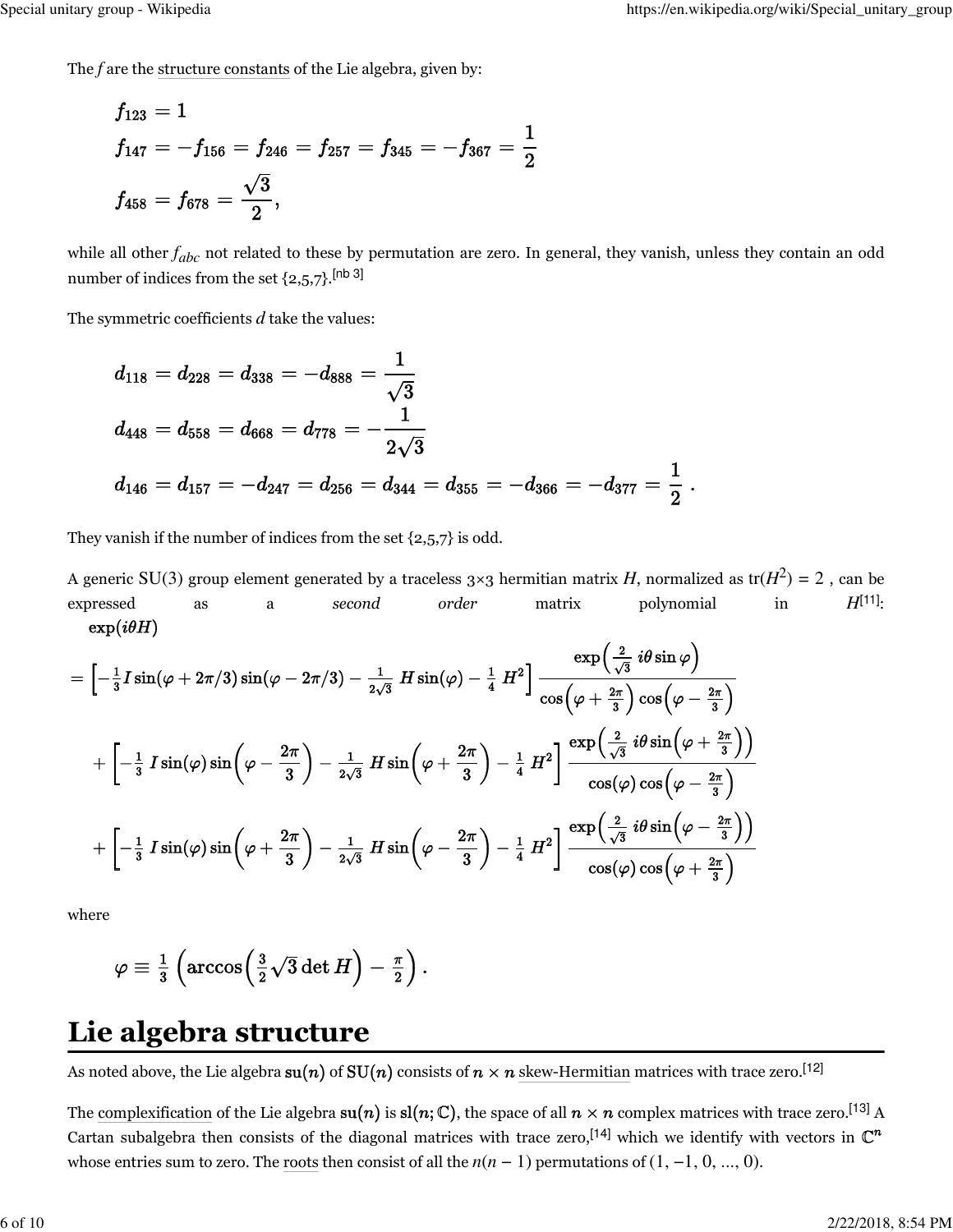A choice of simple roots is

$$
(1, -1, 0, \ldots, 0),
$$
  
\n
$$
(0, 1, -1, \ldots, 0),
$$
  
\n
$$
\vdots
$$
  
\n
$$
(0, 0, 0, \ldots, 1, -1)
$$

So, SU(*n*) is of <u>rank</u> *n* − 1 and its <u>Dynkin diagram</u> is given by A<sub>*n*−1</sub>, a chain of *n* − 1 nodes:  $\bigcirc$   $\bigcirc$   $\bigcirc$   $\bigcirc$   $\bigcirc$  [15] Its Cartan matrix is

 $\begin{bmatrix} -1 & 2 & -1 & \dots & 0 \ 0 & -1 & 2 & \dots & 0 \ \vdots & \vdots & \vdots & \ddots & \vdots \end{bmatrix}.$ 

Its <u>Weyl group</u> or Coxeter group is the symmetric group  $S_n$ , the symmetry group of the  $(n - 1)$ -simplex.

# **Generalized special unitary group**

For a field  $F$ , the **generalized special unitary group over**  $F$ **,** SU( $p$ ,  $q$ ;  $F$ ), is the group of all linear transformations of determinant 1 of a vector space of rank  $n = p + q$  over *F* which leave invariant a nondegenerate, Hermitian form of signature  $(p, q)$ . This group is often referred to as the **special unitary group of signature**  $p \, q$ **over F**. The field F can be replaced by a commutative ring, in which case the vector space is replaced by a free module.

Specifically, fix a Hermitian matrix A of signature  $p \, q$  in  $GL(n, \mathbf{R})$ , then all

$$
M\in \mathrm{SU}(p,q,R)
$$

satisfy

 $M^*AM = A$  $\det M = 1.$ 

Often one will see the notation  $SU(p, q)$  without reference to a ring or field; in this case, the ring or field being referred to is **C** and this gives one of the classical Lie groups. The standard choice for *A* when  $F = C$  is

 $A = \left[ \begin{array}{ccc} 0 & 0 & i \ 0 & I_{n-2} & 0 \ i & 0 & 0 \end{array} \right].$ 

However, there may be better choices for *A* for certain dimensions which exhibit more behaviour under restriction to subrings of **C**.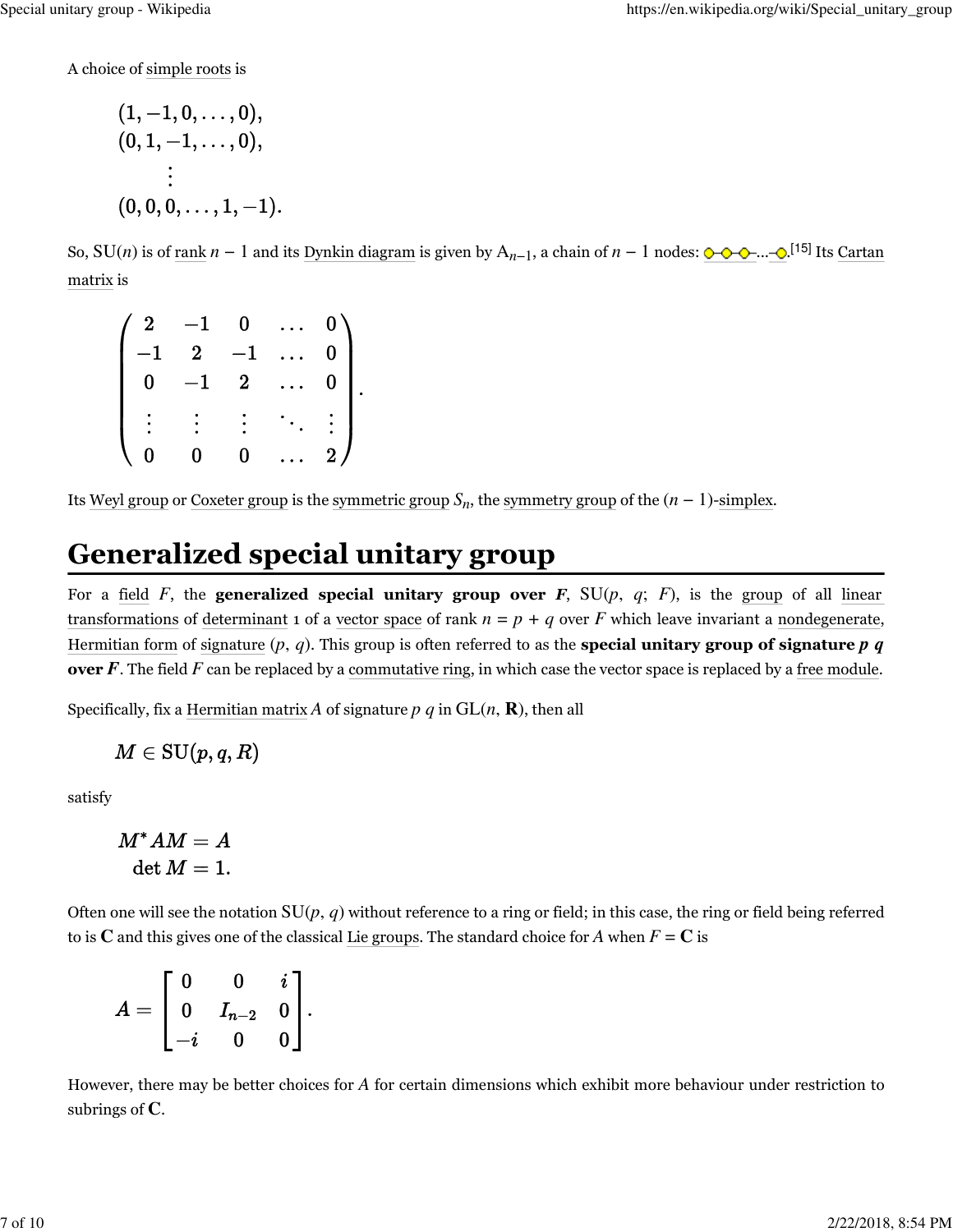### **Example**

An important example of this type of group is the Picard modular group SU(2, 1; **Z**[*i*]) which acts (projectively) on complex hyperbolic space of degree two, in the same way that SL(2,9;**Z**) acts (projectively) on real hyperbolic space of dimension two. In 2005 Gábor Francsics and Peter Lax computed an explicit fundamental domain for the action of this group on  $\rm{HC^{2}.[16]}$ 

A further example is  $SU(1, 1; \mathbb{C})$ , which is isomorphic to  $SL(2,\mathbb{R})$ .

# **Important subgroups**

In physics the special unitary group is used to represent bosonic symmetries. In theories of symmetry breaking it is important to be able to find the subgroups of the special unitary group. Subgroups of SU(*n*) that are important in GUT physics are, for  $p > 1$ ,  $n - p > 1$ ,

### $SU(n) \supset SU(p) \times SU(n-p) \times U(1),$

where  $\times$  denotes the direct product and U(1), known as the circle group, is the multiplicative group of all complex numbers with absolute value 1.

For completeness, there are also the orthogonal and symplectic subgroups,

### $\mathrm{SU}(n) \supset \mathrm{SO}(n),$  $SU(2n) \supset Sp(n).$

Since the rank of  $SU(n)$  is  $n-1$  and of  $U(1)$  is 1, a useful check is that the sum of the ranks of the subgroups is less than or equal to the rank of the original group.  $SU(n)$  is a subgroup of various other Lie groups,

$$
\mathrm{SO}(2n) \supset \mathrm{SU}(n) \\ \mathrm{Sp}(n) \supset \mathrm{SU}(n) \\ \mathrm{Spin}(4) = \mathrm{SU}(2) \times \mathrm{SU}(2) \\ \mathrm{E}_6 \supset \mathrm{SU}(6) \\ \mathrm{E}_7 \supset \mathrm{SU}(8) \\ \mathrm{G}_2 \supset \mathrm{SU}(3)
$$

See spin group, and simple Lie groups for  $\mathrm{E}_6$ ,  $\mathrm{E}_7$ , and  $\mathrm{G}_2$ .

There are also the accidental isomorphisms:  $SU(4) = Spin(6)$  ,  $SU(2) = Spin(3) = Spin(3)$ ,  $[Nb 4]$  and  $U(1) = Spin(2) = SO(2)$ .

One may finally mention that SU(2) is the double covering group of SO(3), a relation that plays an important role in the theory of rotations of 2-spinors in non-relativistic quantum mechanics.

### **See also**

- **Unitary group**
- Projective special unitary group,  $PSU(n)$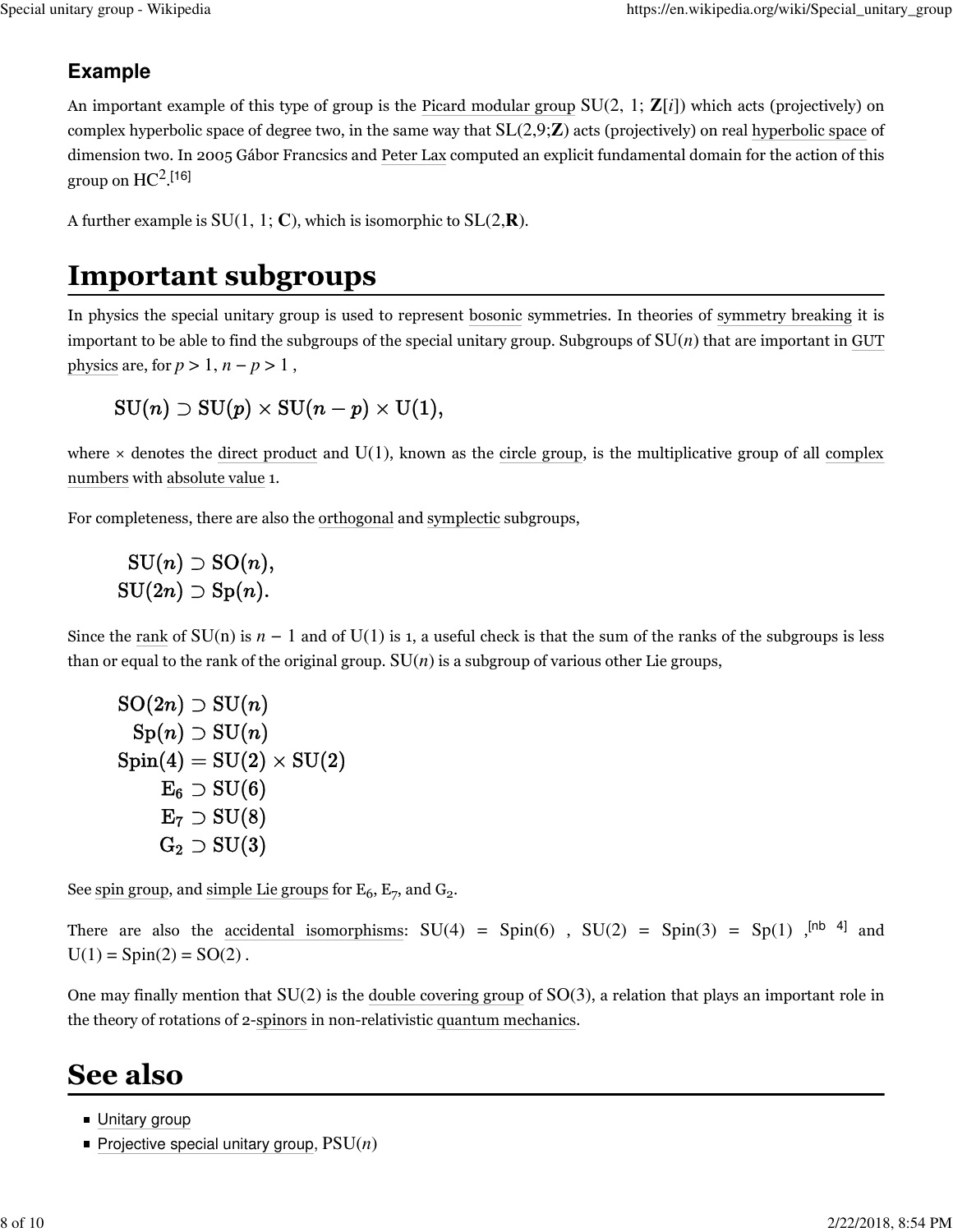- Orthogonal group
- **Generalizations of Pauli matrices**
- Representation theory of  $SU(2)$

# **Remarks**

- 1. For a characterization of  $U(n)$  and hence  $SU(n)$  in terms of preservation of the standard inner product on  $\mathbb{C}^n$ , see Classical group.
- 2. For an explicit description of the homomorphism  $SU(2) \rightarrow SO(3)$ , see Connection between SO(3) and SU(2).
- 3. So fewer than 1/6 of all  $f_{abc}$ s are non-vanishing.
- 4. Sp(*n*) is the compact real form of Sp(2*n*, **C**). It is sometimes denoted  $USp(2n)$ . The dimension of the Sp(*n*)matrices is  $2n \times 2n$ .

### **Notes**

- 1. Halzen, Francis; Martin, Alan (1984). Quarks & Leptons: An Introductory Course in Modern Particle Physics. John Wiley & Sons. ISBN 0-471-88741-2.
- 2. Hall 2015 Proposition 13.11
- 3. Wybourne, B G (1974). Classical Groups for Physicists, Wiley-Interscience. ISBN 0471965057 .
- 4. Hall 2015 Proposition 3.24
- 5. Hall 2015 Exercise 1.5
- 6. http://alistairsavage.ca/mat4144/notes/MAT4144-5158-LieGroups.pdf
- 7. Hall 2015 Proposition 3.24
- 8. Hall 2015 Proposition 13.11
- 9. Hall 2015 Section 13.2
- 10. Hall 2015 Chapter 6
- 11. Rosen, S P (1971). "Finite Transformations in Various Representations of SU(3)". Journal of Mathematical Physics. **12** (4): 673. Bibcode:1971JMP....12..673R (http://adsabs.harvard.edu/abs/1971JMP....12..673R). doi:10.1063/1.1665634 (https://doi.org/10.1063%2F1.1665634).; Curtright, T L; Zachos, C K (2015). "Elementary results for the fundamental representation of SU(3)". Reports On Mathematical Physics. **76**: 401–404. arXiv:1508.00868 (https://arxiv.org/abs/1508.00868) . Bibcode:2015RpMP...76..401C (http://adsabs.harvard.edu /abs/2015RpMP...76..401C). doi:10.1016/S0034-4877(15)30040-9 (https://doi.org /10.1016%2FS0034-4877%2815%2930040-9).
- 12. Hall 2015 Proposition 3.24
- 13. Hall 2015 Section 3.6
- 14. Hall 2015 Section 7.7.1
- 15. Hall 2015 Section 8.10.1
- 16. Francsics, Gabor; Lax, Peter D. "An Explicit Fundamental Domain For The Picard Modular Group In Two Complex Dimensions". arXiv:math/0509708v1 (https://arxiv.org/abs/math/0509708v1) .

# **References**

- Hall, Brian C. (2015), Lie Groups, Lie Algebras, and Representations: An Elementary Introduction, Graduate Texts in Mathematics, **222** (2nd ed.), Springer, ISBN 978-3319134666
- **Iachello, Francesco (2006), Lie Algebras and Applications, Lecture Notes in Physics, 708, Springer,**